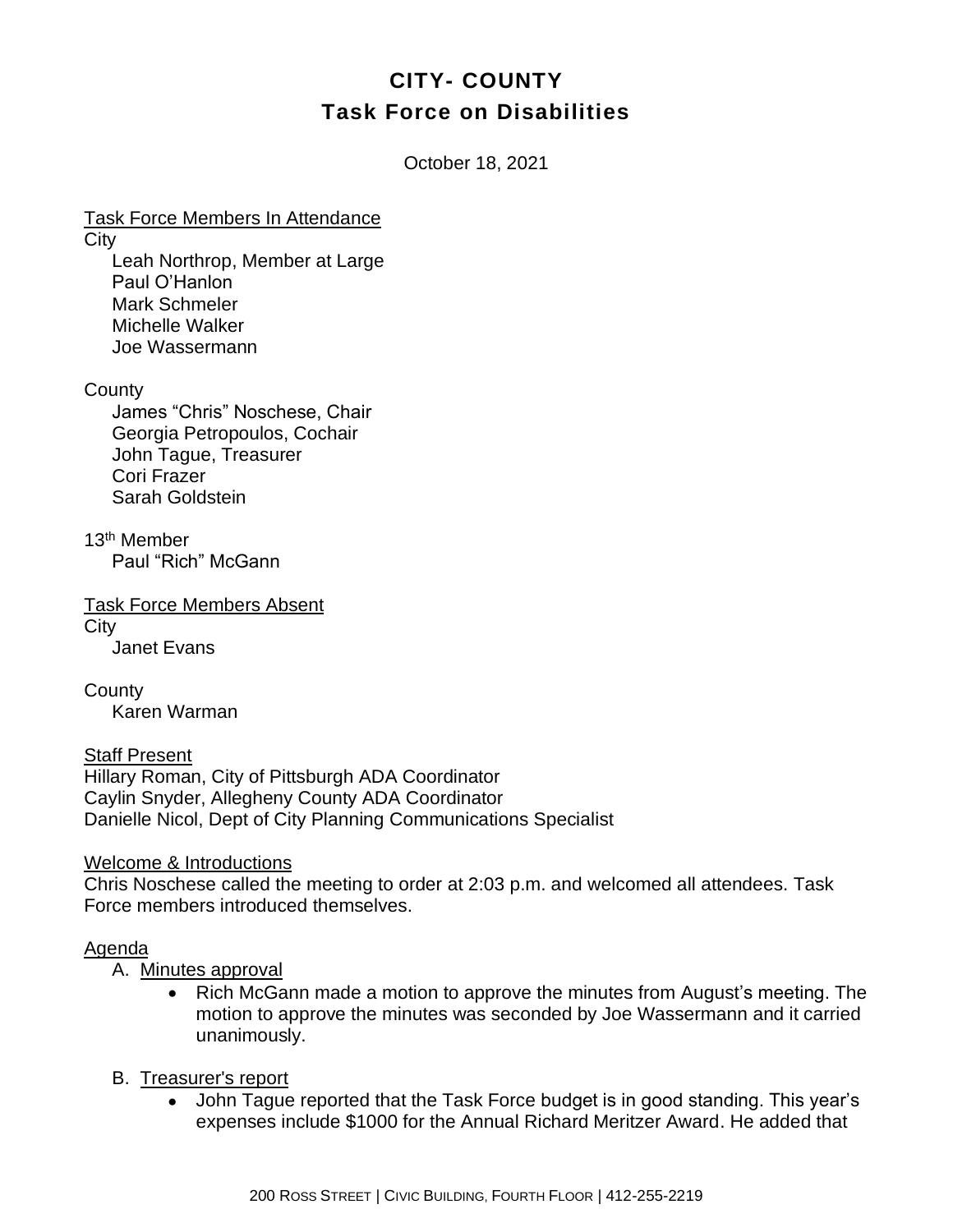there has been some confusion with the Center for Hearing and Deaf Services over payment for August's meeting over a \$500 invoice. John reported that even if that charge is valid, that leaves \$11,400 from the annual \$12,900 budget.

- He also reminded the group of the upcoming CLASS Community Heroes Dinner on Wednesday, October 27<sup>th</sup>. In the past, the CCTFD have purchased an eightperson table at the event for \$800 and John wondered whether this was something the group was interested in doing again.
	- o Chris affirmed that he and his wife plan on attending. Michelle Walker and Rich are also interested in attending.
	- o Joe made a motion to approve an expenditure of funds on the table for this event. Rich seconded the motion and it carried with one abstention from Paul O'Hanlon, as he is a member of CLASS's board.
- John also announced that the Eradicate Hate Global Summit is happening this week. He proposed sending members of the CCTFD so long as the event itself is accessible; he is waiting to hear back from the organizers to find out. John received budget approval from the County for four members to attend. He noted that the timing has been slow, leaving only has a few days to finalize attendance.

## C. New member introduction: Michelle Walker

- Chris introduced the newest CCTFD City member, Michelle Walker. Michelle talked about her background as a native Pittsburgher and member of the Deaf and hard-of-hearing communities. She relies on lip-reading and ASL. Michelle gave the group an overview of her work with the Deaf and hard-of-hearing communities via her business, Lend an Ear Consulting, where she bridges gaps by providing communication support and educational services.
- Michelle is a mobile service provider, going wherever she is called to be.
- The Task Force welcomed Michelle and noted her excitement to serve.

### D. CCTFD employment project discussion with various guest speakers

- Caylin Snyder opened the discussion by providing background on the CCTFD employment project. The former County ADA Coordinator oversaw a one-time grant from the Allegheny Conference on Community Development to support disabled veterans' employment. Pursuant to the grant, the CCTFD is asked to use the funds for increasing employment for people with disabilities and veterans, thereby addressing the significant unemployment rate in Allegheny County among those groups.
- The Task Force formed an Employment Committee to strategize on the best use of this grant of just under \$6000. The CCTFD decided to gather feedback from several authoritative institutions, including OVR, United Way, and others. Guests from these organizations have joined the meeting today for this purpose.
- Megan Grabski from the United Way of Southwest PA introduced herself and discussed her work, which centers around helping employers better understand their role in increasing disability employment.
- Tom Armstrong from the University of Pittsburgh Office of Human Resources' Talent Acquisition Team introduced himself and his work. He is passionate about disability and veterans' employment rights and currently is responsible for diversity recruiting and transitioning.
- Beth Butler from Disability:IN introduced herself and her work with Megan at the Disability Inclusion Consortium, where local advocates pull together employers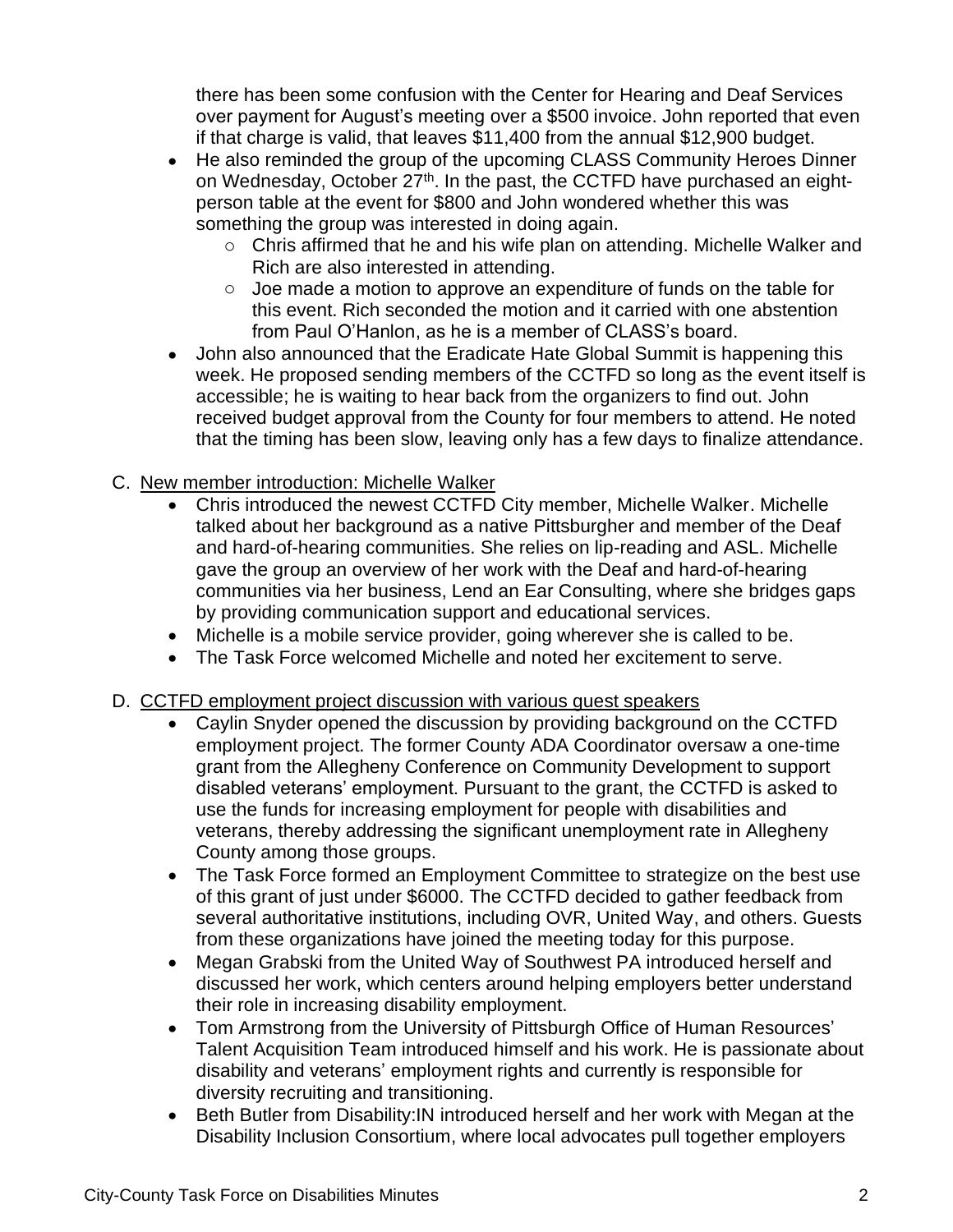across the greater Pittsburgh area to increase awareness and education about disability employment.

- Dwight Boddorf, the Chief Veterans Officer for Allegeny County introduced himself and his work representing about 75,000 veterans in the county, which has one of the highest proportions of veterans. Among other duties, he works with veterans looking for job placement and advocates for more inclusive employment policy. Dwight commented that in addition to physical disabilities, veterans very often experience PTSD which can be a stigma among employers.
	- o Rich asked whether he was seeing an increase among people with vision or hearing loss. Dwight responded that his department works with other state and federal agencies that offer benefits to people with vision and/or hearing loss. The Dept of Veterans Affairs offers a low vision clinic for veterans and the VA offers assistive devices and interpreters who are available for those seeking medical care. He added that they are seeing a higher percentage of veterans with hearing loss as a result of their service, however, the number of people serving is shrinking overall.
- John asked the Chris and the Task Force whether the group was interested in using the grant to create a collaborative process with one of the agencies present, given the limited budget and capacity to take on a greater project as a task force.
- Dr. Josie Badger introduced herself and discussed her professional foci on children with disabilities transitioning to adulthood and the legislative process in PA.
- She discussed how her complex disability and need for 24-hour care means that she must maintain a low income to be able to obtain vital services she could not necessarily afford. Josie further illustrated how many people in the disability community are similarly concerned about losing their benefits with gainful employment.
- OVR, for example, recently returned millions of federal dollars because they were not able to spend it on disability employment for a number of reasons, including the one she'd just outlined.
	- o John asked for elaboration on the federal matching agreement with OVR. Josie responded that the federal government matches OVR's spending at a 3.8% rate in addition to the millions of dollars they give. This is one of the highest matching rates of any program at the state level.
- Rich asked whether any of this money could be used to support those who are self-employed. Josie confirmed that it could.
- Chris commented that sometimes people in the Deaf community don't want to have to go through OVR to obtain employment. Josie agreed that OVR shouldn't be necessary as a mediator for disabled job seekers and employers.
- Caylin asked whether the group was interested in taking the project in an educational direction.
- Michelle commented that social media education for employees, employers, and career centers is an important component.
- Rich wondered whether more outreach should be done for those experiencing mental health disabilities. Caylin responded that there is a mental health task force at the County.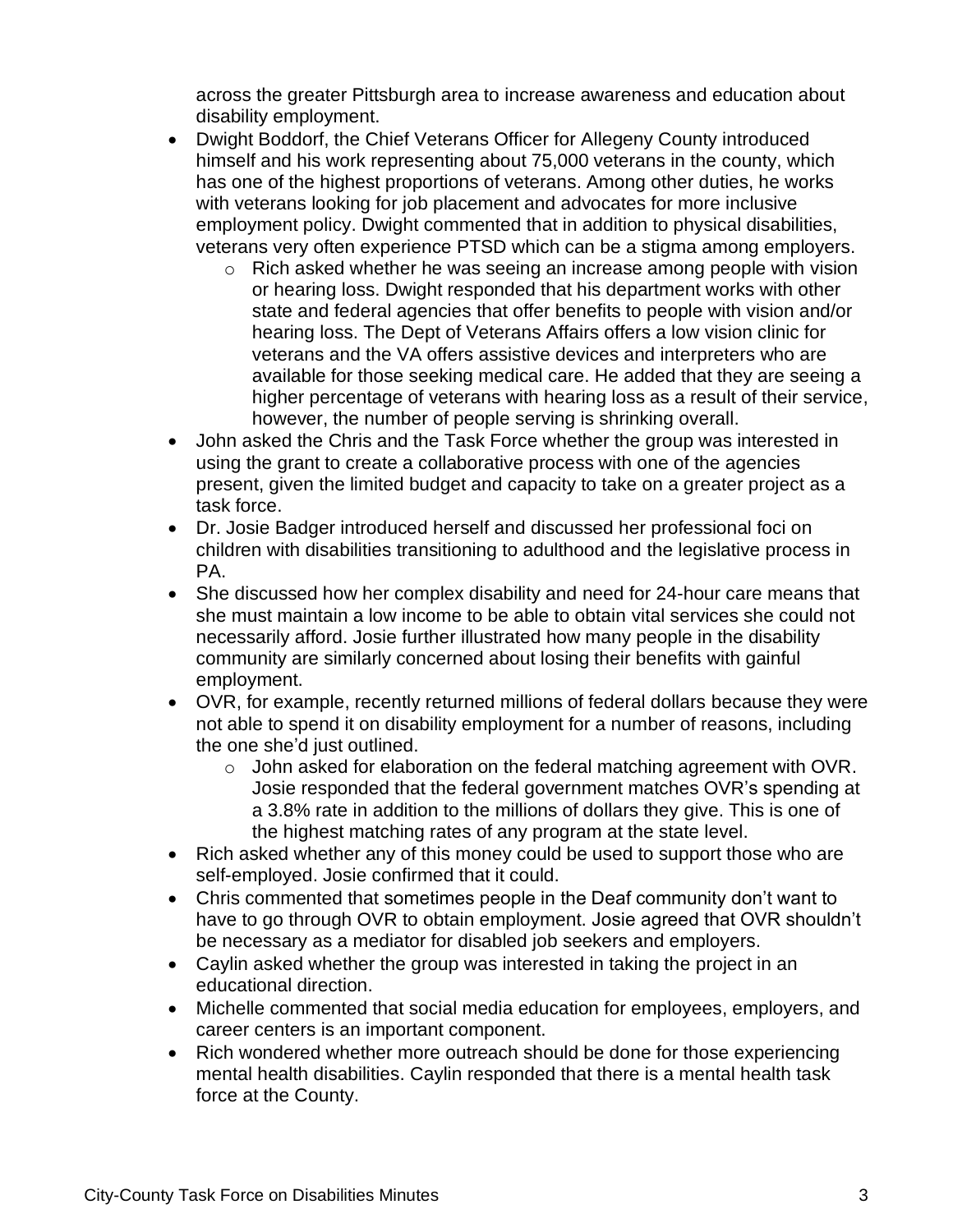- Paul reminded the group that a lack of nighttime public transportation was a major limitation indicated on the survey the Task Force released over the summer. He added that there is still a lot of federal money that major service organizations, including the County Dept of Human Services, have been granted that could be used toward this end.
- Josie pointed out that the limited grant money likely prohibits a major transportation project. Given that fact, Josie suggests a partnership with United Way, Disability:In, or another agency to explore ways to help employers consider the disability population more strongly.
- She added that the group could also hold a virtual forum with one or several of the groups represented in the present meeting to connect employers to people with disabilities looking for jobs.
- Megan mentioned other organizations who work within disability spaces, including HERL, and Jewish Family Community Services—Community Able, who may be able to help. She also mentioned Erin Grim as a resource for helping younger folks with disabilities.
- Beth added the Innovation Lab, a program that connects employers and groups of people with disabilities, as a potential resource.
- John commented that he was interested in working in social media spaces and/or with the Innovation Lab.
- Sarah Goldstein said that her employer shares information about retaining social security benefits while working. She noted that her company could not advertise any information that is specific to Allegheny County.
- John asked whether the CCTFD had a Facebook page. Rich interjected that many people with disabilities, especially deafblind folks, don't know how to utilize social media platforms.

# E. Events and announcements

- Hillary announced that the Penn Hills Advisory Council to the Pennsylvania Human Relations Commission is looking for members of the disability community to serve. Interested parties should contact Ronald Saunders (contact information below).
- Rich informed the group of a public safety issue he recently encountered wherein an active shooter may have been present and the communication was not accessible. He remains concerned about the accessibility of emergency announcements.
	- o Michelle underscored Rich's concern and offered to work with Rich on this issue.

### Adjournment

Chris made a motion to adjourn, it was seconded by John and the meeting was adjourned at 4:02 p.m.

# Relevant links and contact information:

- YouTube link with closed captioning: *<https://www.youtube.com/watch?v=G5BkSSvzy5Y>*
- Tom Armstrong: Tom.Armstrong@pitt.edu / 412-648-8375